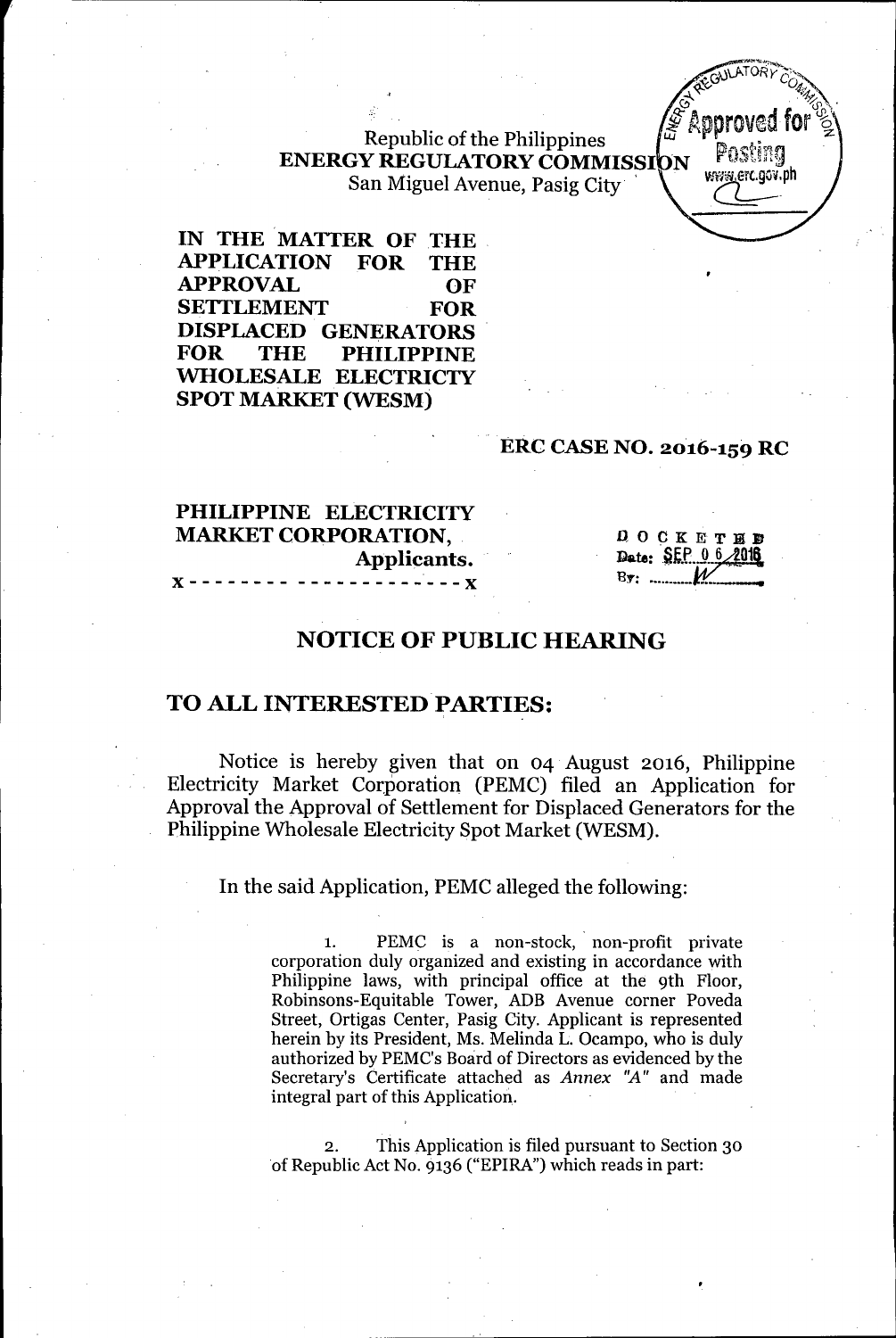### **ERCCase No. 2016-159 RC Notice** of Public **Hearing/30 August 2016 Page** 2 of 11

xxx Jointly with the electric power industry participants, the DOE shall formulate the detailed rules for the wholesale electricity spot market. Said rules shall provide the mechanism for determining the price of electricity not covered by bilateral contracts between sellers and purchasers of electricity users. The price determination methodology contained in said rules shall be subject to the approval of the ERC. xxx

1.The authority of Applicant to file herein instant case is based on Section 2 of Department Circular No. DC2014- 10-0021 which provides:

> Section 2. Pricing and Settlement Methodology. In relation to WESM Rules Clause 3.13.14.3, the Philippine Electricity Market Corporation (PEMC) is hereby directed to file a petition before the Energy Regulatory Commission (ERC) for approval of the pricing and settlement methodology and the corresponding recovery mechanism for the utilization of MRU based on the PEM Board approval.

2. WESM Rules Section 3.13.14.3, as amended, provides:

> The Market Operator shall develop and implement subject to the approval by the ERC, the appropriate pricing and settlement methodology for compensation of trading participants whose generating units are designated as Must Run Units and the corresponding mechanism for the Displaced Generators, and the corresponding recovery mechanism for the same.

3. This Application was published in a newspaper of general circulation, as certified in the Affidavit of Publication attached as *Annex "B".* Copies of this Application and its annexes are likewise served to the Office of the Sangguniang Panglungsod of Pasig City and of Taguig City, as shown in *Annexes "e" and "D".*

### *Background*

4. The Price Determination Methodology ("PDM") of the Philippine Wholesale Electricity Spot Market ("WESM") was approved by the Honorable Commission on 20 June  $2006$  in ERC Case No.  $2006 - 007$  RC. The decision together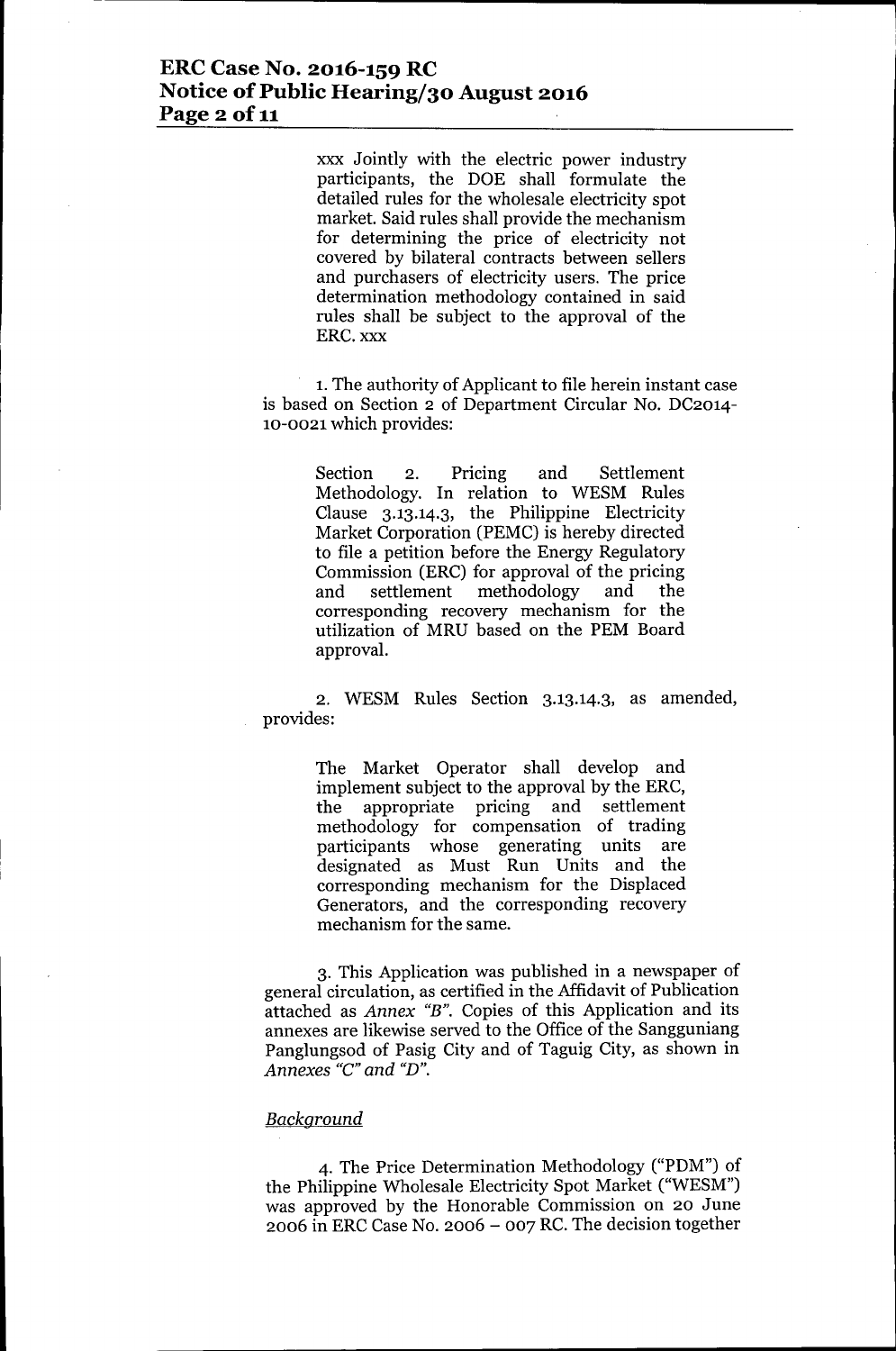### **ERCCase No. 2016-159 RC Notice** of Public **Hearing/30 August 2016 Page** 3 of 11

with the WESM Rules and its WESM Market Manuals became the framework for the principles and the detailed operations of the pricing, scheduling and settlement in the WESM.

5. The WESM provides for a merit order dispatch of generating plants and dispatchable load to come up with the optimum scheduling of energy and reserves that will maximize economic gains for trading participants. The WESM operates with the submission of generators together with dispatchable load of their offers in the market. The offers submitted by generators are ranked from lowest to highest while customer demand bids are ranked from highest to lowest price offer. Generating facilities and dispatchable load are stacked based on their price offer until the total generation matches the total load requirement for a particular trading interval. From the stacking of bids and offers, the Market Dispatch Optimization Model ("MDOM") - the infrastructure engine of the WESM, generates a Dispatch Schedule that takes into account the physical limitations of the transmission network, facilities of the trading participants and all other constraints in the system for the relevant interval to maintain the power balance in the grid.

6. The Dispatch Schedule!, as defined in the WESM Rules, as amended is "the target loading levels in MW for each scheduled generating unit, must dispatch generating unit, non-scheduled generating unit, scheduled load and reserve facility for the end of that trading interval, determined by the Market Operator through the use of market dispatch optimization model in accordance with Clause 3.8.1". From the Dispatch Schedule generated by the Market Operator ("MO"), the System Operator ("SO") issues Dispatch Instructions to all trading participants for the relevant trading interval. The Dispatch Instruction issued by the SO must be complied with by all trading participants to ensure at all times the balancing of demand and generation. Failure to do so will result to over-frequency or underfrequency which can result to equipment damage, load tripping or generator tripping and even, total blackout.

7. Moreover, for the SO to manage intra hour system balance and reliability requirements, the WESM Rules required generators to comply with its linear ramp rate during the trading interval. Thus, it provided:

> *3.8-4.1 Scheduled generating units* and *priority dispatch generating units* who are dispatched shall use reasonable endeavors to achieve a linear *ramp rate* over the *trading*

<sup>&#</sup>x27;Dispatch Schedule is also known as Real Time Dispatch Schedule ("RTD Schedule"). Real Time Dispatch defied under the Dispatch Protocol Issue No. 11 as "otherwise known as RTD. It is the Hour -Ahead Dispatch Schedule which determines the target loading of facilities at the end of the trading interval. RTD calculates the Ex-Ante Nodal Prices.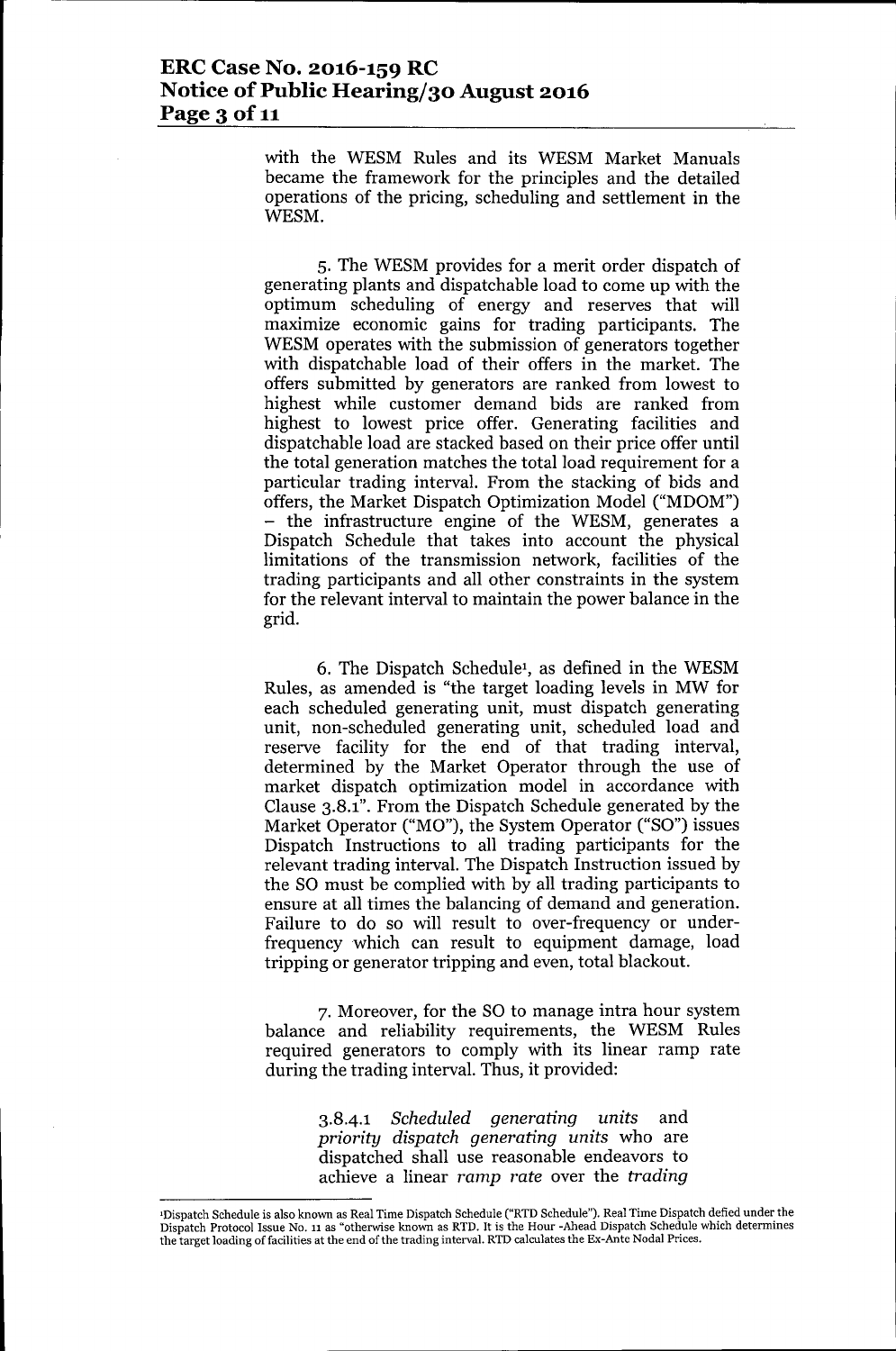*interval* to reach the target loading level by the end of that *trading interval* and within the *dispatch tolerances* specified in Clause 3.8.7 and those *Trading Participants* should not be required to operate in any different fashion unless required to:

(a) Respond in accordance with reserve or ancillary service contracts; or

(b) Respond to a direction in accordance with Clauses 6.3 and 6.5.<sup>2</sup>

3.8-4 Ramp Rate of Trading Participant

Where applicable, *Trading Participants* will be assumed to have a *linear ramp rate* over that *trading interval* to reach the target *loading levels* by the end of that *trading interval.*

8. Throughout the operations of the WESM in Luzon and Visayas, there have been occurrences of non-compliance with the RTD Schedule and linear ramping rate wherein online generators fail or refuse to lower their generation output both intra hour and at the end of the trading interval. Because of the refusal of on-line generators to comply, other generators who are scheduled to run to meet their Dispatch Schedule are prevented from doing so and are unable to reach their respective target loading levels or are constrained off within the trading interval. In this instance, these generators that cannot run to meet their dispatch targets are economically prejudiced with the refusal of instructed generators to comply with the instructions of the SO. Generators that cannot run despite being scheduled loose the opportunity to generate energy as planned and, consequently, paid lower settlement amounts as a result of the decrease in the provision for energy from its RTD Schedule as reflected in its metered quantities.

9. This non-compliance by generators is also detrimental to consumers since frequently these generators have been directed to reduce its injection into the grid or, in certain instances, instructed to shut down, in view of the fact that it has submitted a more expensive offer as computed by the WESM MDOM. This contravenes the WESM objectives of supplying energy at least cost since the erring generator's continued actions results in higher cost of electricity in the spot market representing the differential amount between the generator which has been displaced and that of the noncompliant generator.

*<sup>,</sup> As* amended in DOE DC No. 16-01-0002 dated 12 January 2016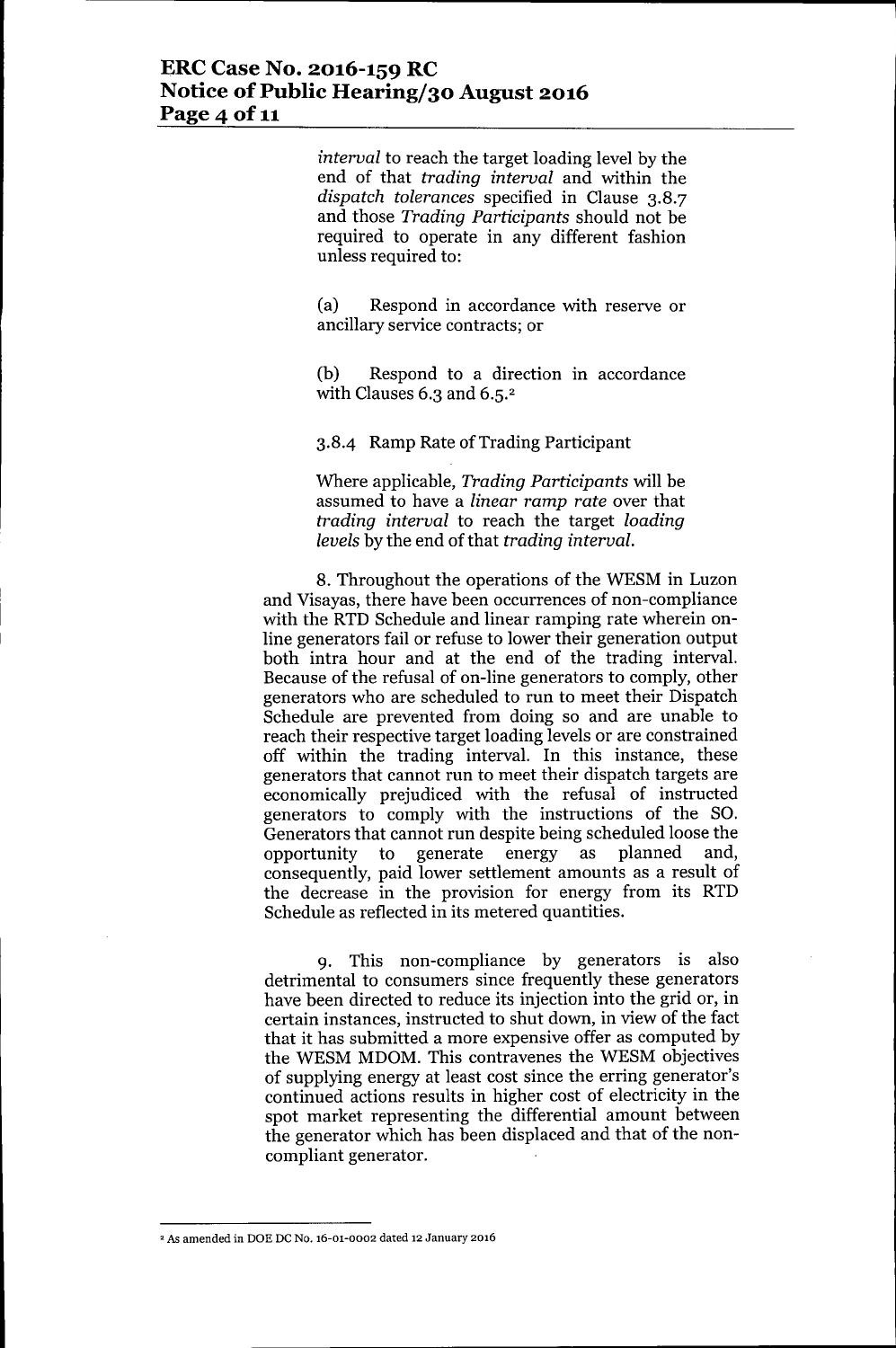10. Moreover, the refusal to comply with dispatch instructions of the SO to implement the Dispatch Schedule causes a threat to system security with the depletion of operating reserves and results to over frequency (i.e above 60Hz).

11. **In** view of the threat to system security and financial loss to the displaced generator/s, the DOE and the PEM Board has approved a mechanism that will serve as a deterrent to this occurrence by imposing a penalty against generators that refuse to comply with their RTD/Dispatch Schedule or to comply with linear ramp during the trading interval.

12. On 24 October 2014, the DOE issued Department Circular No. DC2-14-1O-0021 which adopted further amendments to the WESM Rules. This Department Circular directed the imposition of sanctions against Trading Participants not compliant with the Dispatch Schedule and linear ramping assumptions to meet target loading levels. As stated in the DC, Section 3.8.8:1 and 3.8.8.2 of the WESM Rules was amended to read:

> "Any Trading Participant who consistently fails to use its reasonable endeavors to act in accordance with the Dispatch Instructions issued under Clause 3.8.3, or who breaches the Dispatch Tolerance standards published under Clause 3.8.7.2, may be liable for sanction imposed under Clause 7.2.

> Trading Participants that are not compliant to the Dispatch Schedule or linear ramping assumptions that have been identified by the System Operator to cause the constraining-off of other generating units shall compensate<br>Displaced Generator or Generators in Generators in accordance with the mechanism under Clause 3.13.14.3."

13. Moreover, the amendments under the stated department circular, emphasized compliance with the linear ramp rate of scheduled generators as evidenced by the incorporation of the following provisions:

### 3.8.5 Deviations from the Ramp Rate

If *Trading Participants* in some part of the *power system* deviate in aggregate from the assumed *Linear Ramp Rate* for any reason or as a result of any cause including the initiation of *Load Shedding* under Clause 3.9.3, these deviations shall be dealt with by the *System*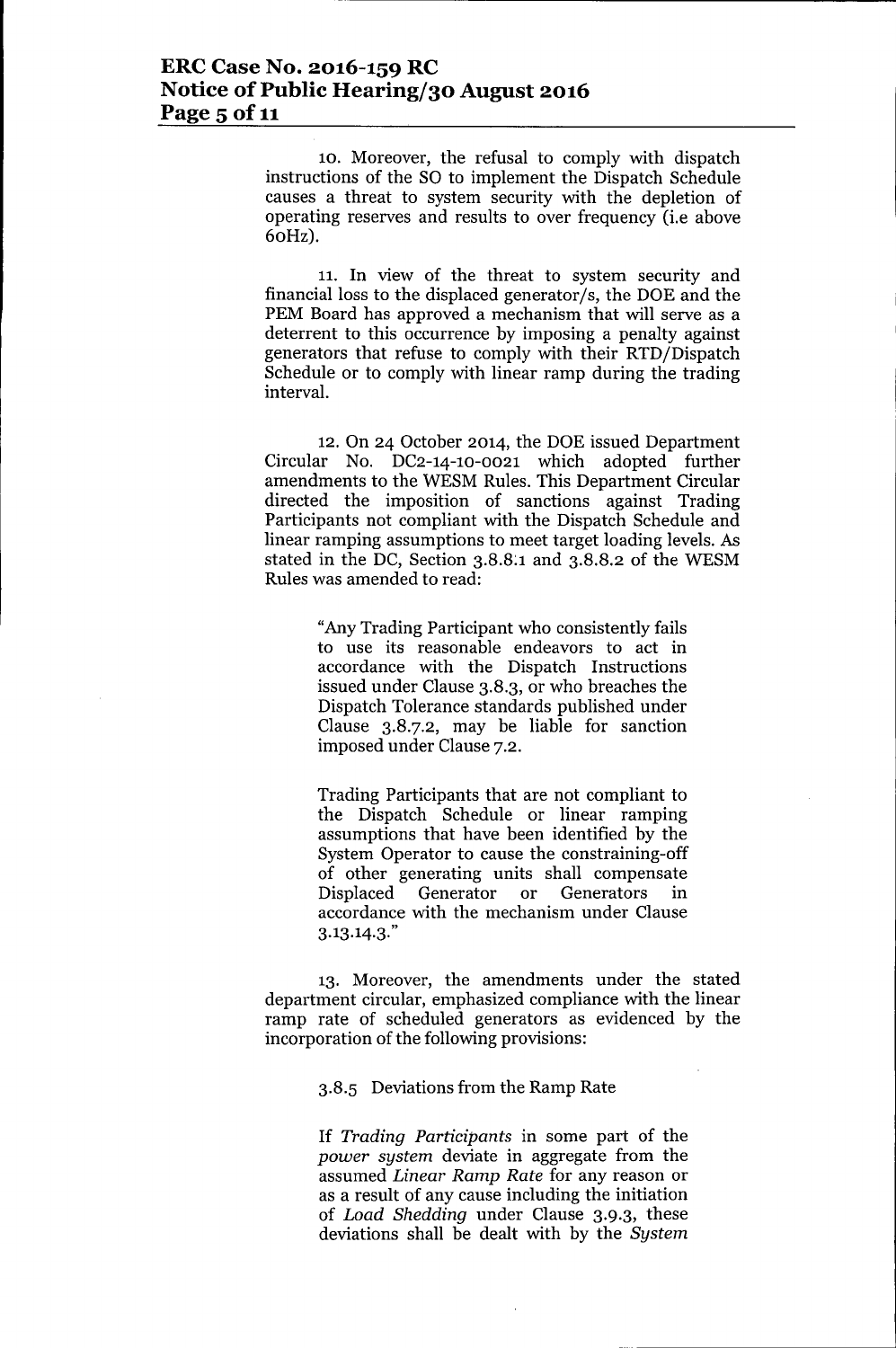*Operator,* utilizing the *Reserves,* or other *Ancillary Services* scheduled to deal with such circumstances, in accordance with Clause 3.3.

*Trading Participants* are required to comply with linear ramping in any trading interval; otherwise, the *Market Operator* or the *System Operator* shall report the generator to the *Market Surveillance Committee.*

3.9.8.3 During a *Trading Interval,* if *Excess Generation* is imminent or is detected in the *Power System* by the *System Operator* in accordance with the *Grid Code* and it is established that the *Excess Generation* is being caused by a *Generating System* that is not following its dispatch schedule or observing a linear ramp rate, then the *Generation Company* representing the *Generating System* in the market may be liable of a sanction under Clause 7.2. The Generation Company representing the Generating System that is not following its *Dispatch Schedule* or observing linear ramp rate, however, shall compensate other *Generation System* that has been constrained-off by the *System Operator.* Such conditions shall also be considered in the procedures to be developed under Clause 3.9.8.2.

14. Subsequently, on 12 November 2015,' the DOE promulgated Department Circular No. DC2015-11-0016 approving WESM Market Manual Management of Must Run and Must Stop Unit Issue No. 7 ("MRU and MSU Manual"). A copy of the stated circular and the MRU and MSU Manual are attached herewith as Annexes "E" and "F".

### *The Settlement Mechanism*

15. The proposed mechanism for settlement of Displaced Generators provides for the -

a) incorporation in the existing processes of the WESM (e.g. Dispatch Protocol, MRU and MSU Market Manual) the procedure with which the System Operator (SO) shall identify units as MSUs;

b) compensation of Displaced Generator/s; and,

c) payments by MSUs.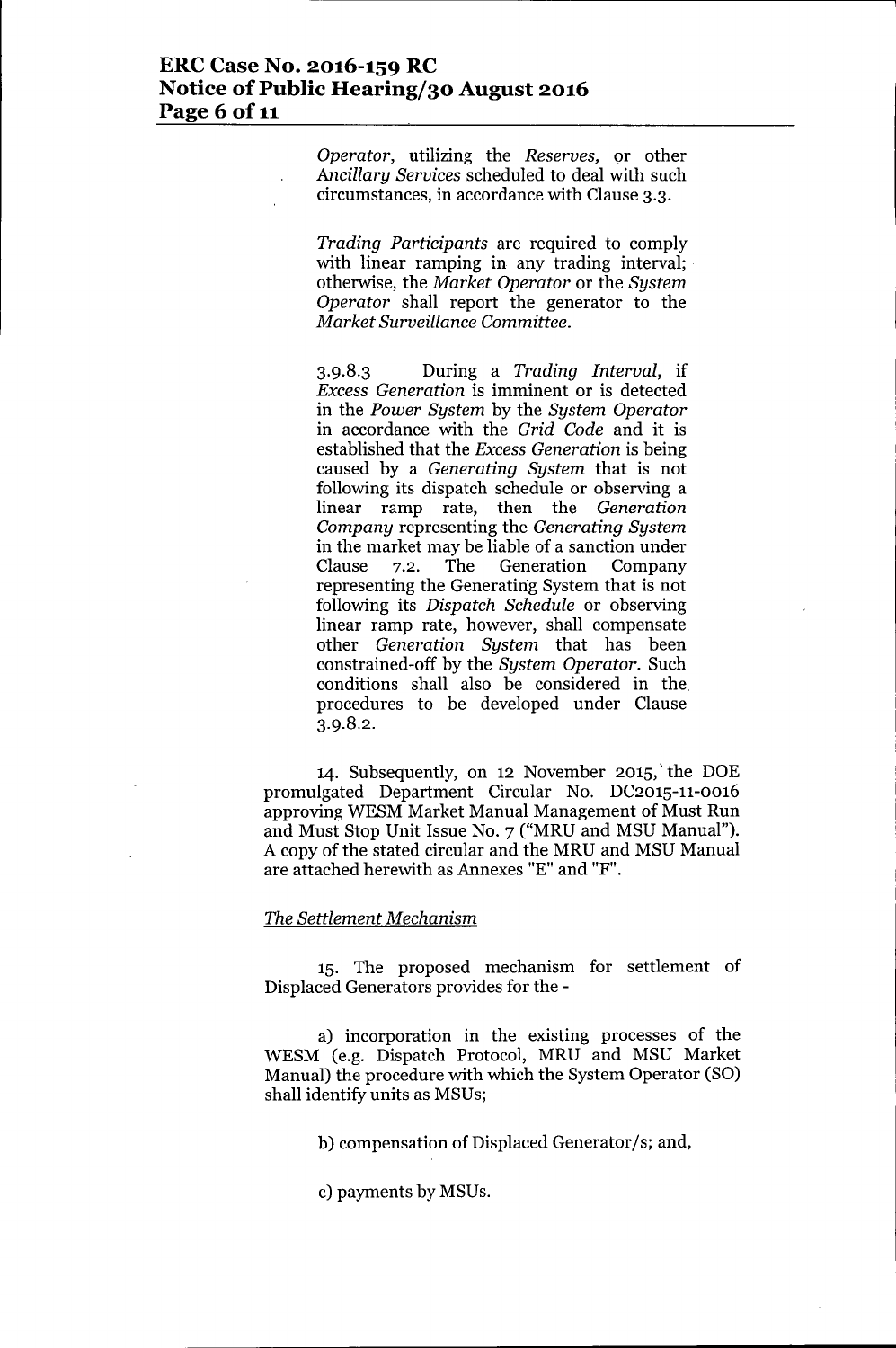16. An MSU, as defined, is a generating unit identified and instructed by the SO to reduce the provision of energy due to its non-compliance with the SO instructions for generator to comply with the Dispatch Schedule to address or prevent possible threat to System Security requirements of the grid.3 The SO, pursuant to its role in maintaining the reliability of the grid, shall continuously monitor the compliance of Trading Participants to its dispatch instructions.

16. If during the course of its monitoring, the SO identifies that a generating unit is not following its Dispatch Schedule or with its linear ramping assumptions within the trading interval, the SO will direct the generating plant to reduce its loading level. In the event the generating unit fails to comply with the instructions of the SO, the SO shall tag the generating unit as an MSU and shall log and report to the MO thru a Dispatch Deviation Report. In the meantime, in order to prevent any breach in system frequency arising from excess generation, the SO shall be constrained to direct other generators scheduled to run under the Dispatch Schedule to lower its energy output. This generator/s shall be the Displaced Generator.

18. A Displaced Generator is a "generating unit identified and instructed by the System Operator in an Out of Merit Dispatch to reduce the provision of energy specified in the Real Time Dispatch instruction exclusively caused by excess generation due to non-compliance of generators to dispatch instructions and use of reactive support service."4

19. Once identified by the MO as Displaced Generator, payment shall be made to the Displaced Generator through the WESM's settlement processes equivalent to the difference between the  $Ex -$  Ante Quantity and Metered Quantity of the Displaced Generator for the trading interval net of the- dispatch tolerance multiplied by the ex-post price provided ex-post price is positive. If the ex-post price is negative, there will be no settlement due to the Displaced Generators and correspondingly, no amount will be collected from the Must Stop Units. Furthermore, there will be no payment to the Displaced Generator if the difference between the Ex-Ante Quantity and the adjusted Metered Quantity is less than the approved dispatch tolerance, in accordance with the WESM Rules, of its Ex-ante Quantity.

Chapter 11WESM Rules, as amended Chapter 11,WESM Rules, as amended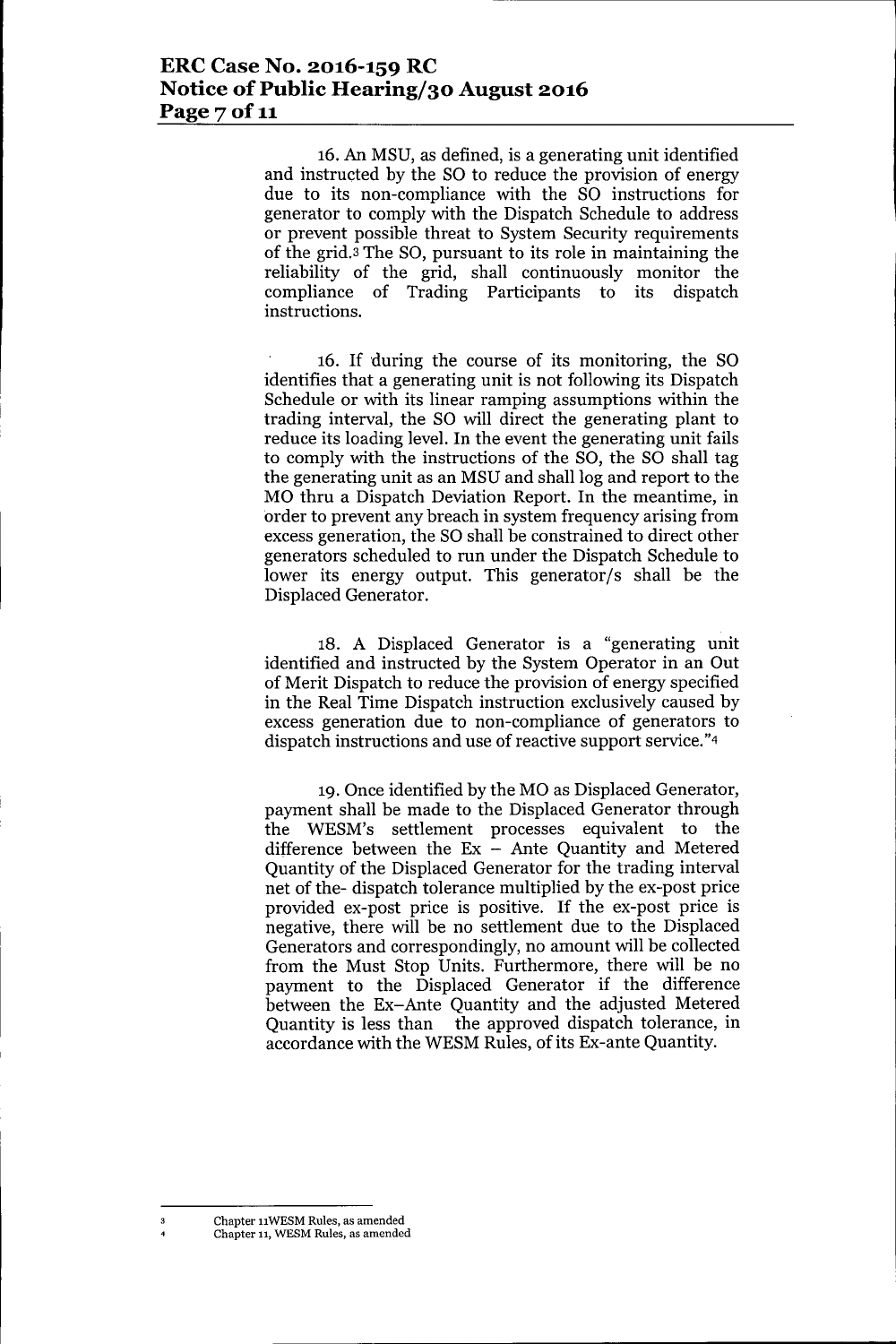**In** formula:

$$
DG_{TA_i} = \begin{cases} [(EAQ_i - b_i * MQ_i) - t * (EAQ_i)] * EPP_i, & \text{if } EAQ_i - b_i * MQ_i > t * EAQ_i \\ 0, & \text{if } EAQ_i - b_i * MQ \le t * EAQ_i \end{cases}
$$

#### Where,

| $DG_{TA}$ , | Total amount that will be received by the<br>Displaced Generator i |
|-------------|--------------------------------------------------------------------|
| <i>EAO.</i> | Ex-Ante Quantity of the Displaced Generator i                      |

- $MQ<sub>i</sub>$  Metered Quantity of the Displaced Generator i
- *EPP<sub>i</sub>* Ex-Post Price at the node of the Displaced Generator i
- *t* Dispatch Tolerance
	- *bi* Is the factor multiplied to the metered quantity of the Generator i to account the difference between location of RTU and Meter.

20. The formula takes into account situations wherein the RTU points of the Displaced Generator is not situated near its metering points, hence, the incorporation of the term "b" as the factor multiplied to the metered quantity of the Displaced Generator. Under Section 10.3 of the MRU and MSU Market Manual, this shall be calculated as the average ratio between the interpolated RTU readings and metered quantities of Displaced Generator for one year.

**In** formula:

$$
b_j = \frac{Average\ Interpolated\ RTU\ Reading}{Average\ Metered\ Quantity}
$$

where,

| $b_i$                                             | is the factor multiplied to the metered quantity<br>of the Generator j to account the difference<br>between location of its RTU and Meter. |
|---------------------------------------------------|--------------------------------------------------------------------------------------------------------------------------------------------|
| Average<br>Interpolated<br><b>RTU</b><br>Readings | is the average of the positive interpolated RTU<br>readings or snapshots of the generator for one<br>vear                                  |
| Average<br>Metered<br>Quantity                    | is the average of the positive Metered Quantity<br>(MQ) of the generator for one year                                                      |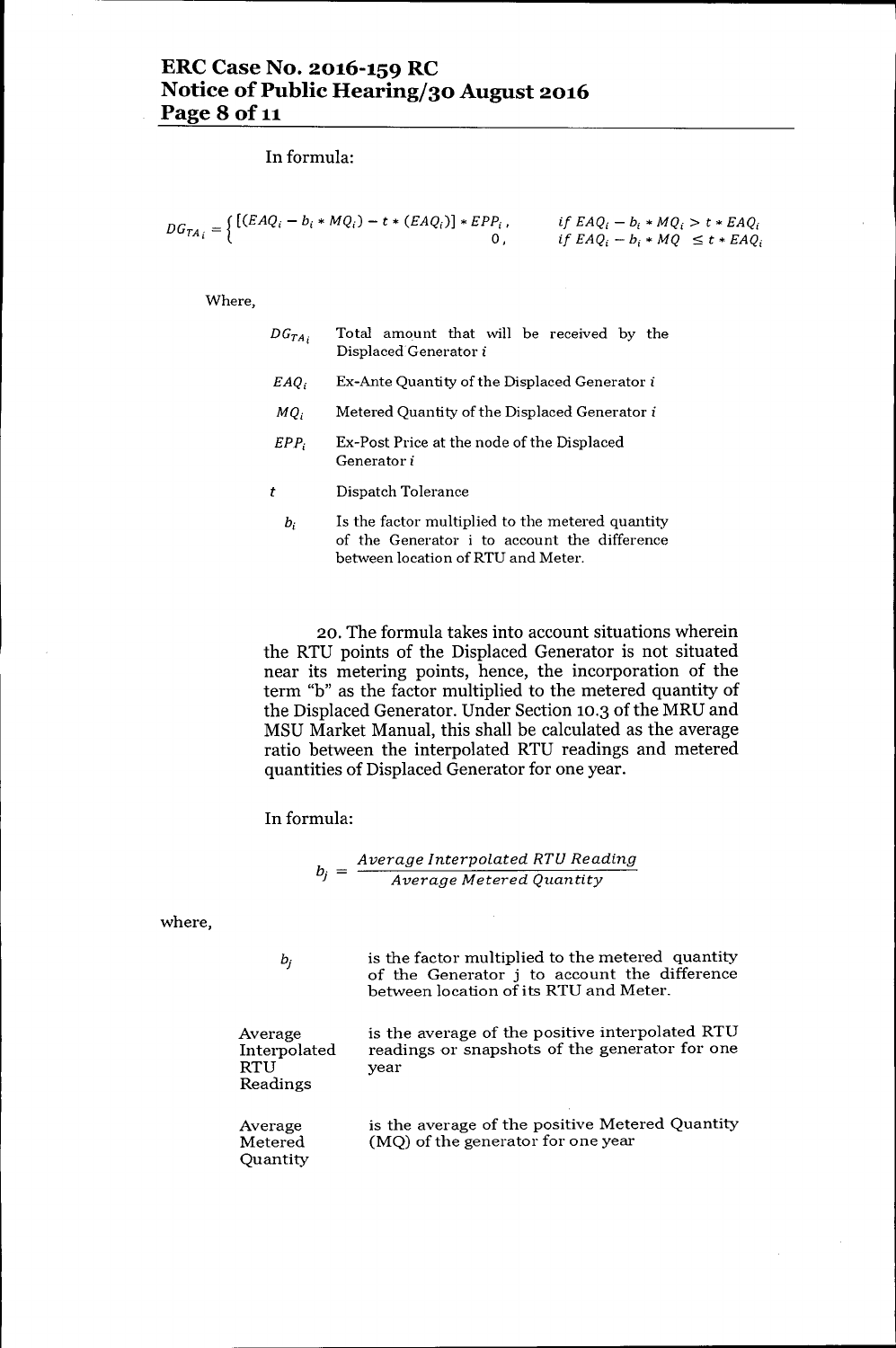# **ERCCase No. 2016-159 RC Notice** of Public **Hearing/30 August 2016 Page 9** of 11

21. On the other hand, payment by the MSUs shall be on a pro rata basis relative to each non-complying generator's MSU quantity.

In formula:

$$
MSU_{TA_j} = \begin{cases} -\frac{MSU_{Q_j}}{\sum_{j=1}^{n} MSU_{Q_j}} \sum_{i=1}^{m} DG_{TA_i}, & if \sum_{j=1}^{n} MSU_{Q_j} \neq 0\\ -\frac{b_j * MQ_j}{\sum_{j=1}^{n} (b_j * MQ_j)} \sum_{i=1}^{m} DG_{TA_i}, & if \sum_{j=1}^{n} MSU_{Q_j} = 0 \end{cases}
$$

$$
MSU_{Q_j} = \begin{cases} b_j * MQ_j - EAQ_j, & \text{if } b_j * MQ_j - EAQ_j \ge 0 \\ 0, & \text{if } b_j * MQ_j - EAQ_j < 0 \end{cases}
$$

Where,

| $\scriptstyle \mathit{MSU}_{\mathit{TA}_i}$ | Total amount to be paid by the Must Stop Unit j                                                                                            |  |
|---------------------------------------------|--------------------------------------------------------------------------------------------------------------------------------------------|--|
| $EAQ_i$                                     | Ex-Ante Quantity of the Must Stop Unit j                                                                                                   |  |
| MQ <sub>i</sub>                             | Metered Quantity of the Must Stop Unit j                                                                                                   |  |
| $MSU_{Q_i}$                                 | The energy displaced of the Must Stop Unit j or Must<br><b>Stop Unit Quantity</b>                                                          |  |
| 72                                          | Number of Must Stop Units                                                                                                                  |  |
| m                                           | Number of Displaced Generators                                                                                                             |  |
| $-\sum_{i=1}^m DG_{TA_{i'}}$                | Grand total of the amounts that will be paid to the<br><b>Displaced Generators</b>                                                         |  |
| $b_i$                                       | is the factor multiplied to the metered quantity of the<br>Generator j to account the difference between location<br>of its RTU and Meter. |  |

22. Noteworthy, the second term of the above stated formula addresses instances where an erring generator refuses to comply with its linear ramp rate as instructed by the SO but at the end of the trading interval managed to meet its Dispatch Schedule.

The Commission has set the application for initial hearing, expository presentation, pre-trial conference, and evidentiary hearing on the following dates and venues: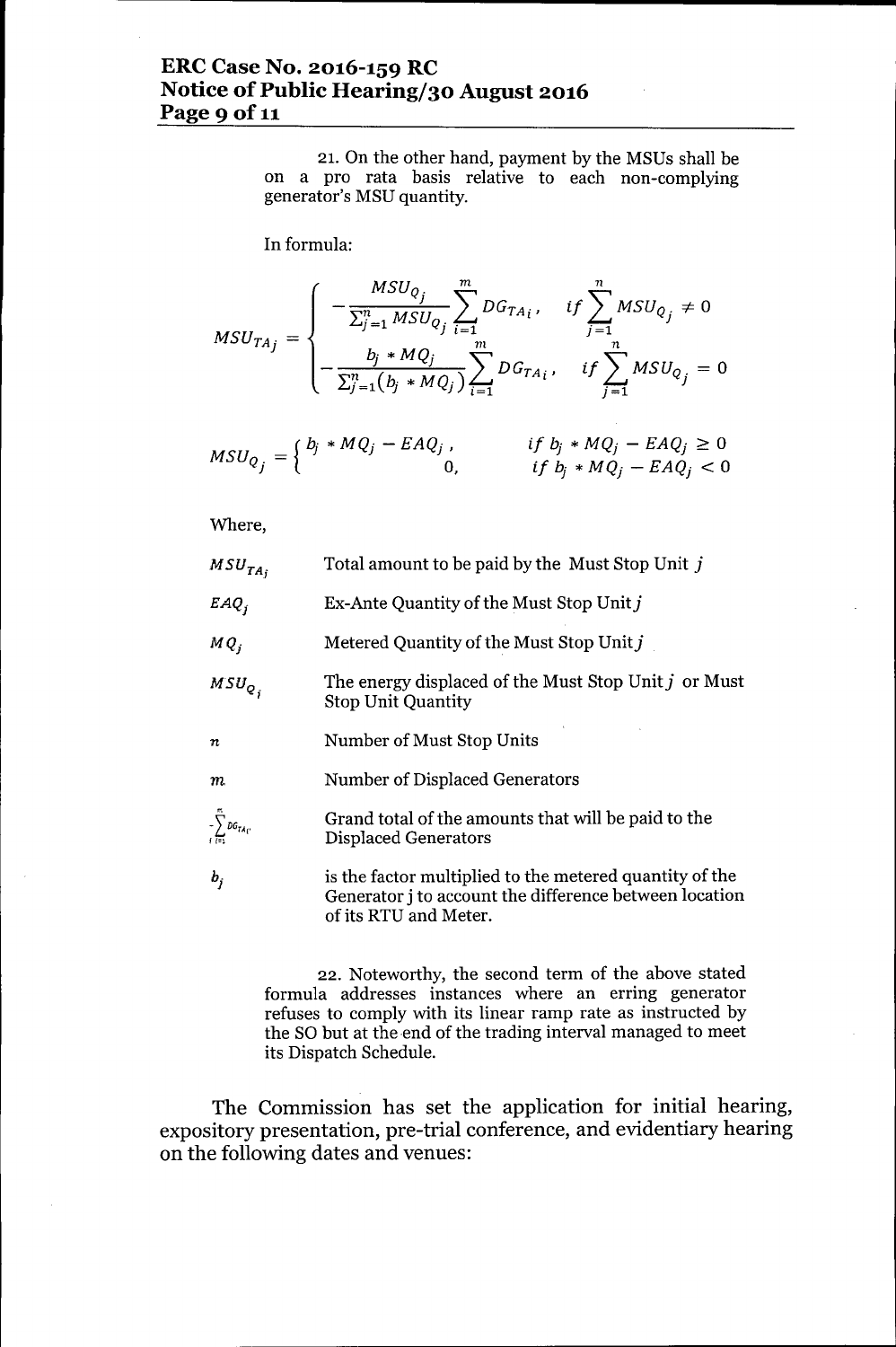# **ERCCase No. 2016-159 RC Notice** of Public **Hearing/30 August 2016 Page 10** of 11

| <b>Date and Time</b>                                                                          | Venue                                                                                                                                   | <b>Hearing Coverage</b>                                             |
|-----------------------------------------------------------------------------------------------|-----------------------------------------------------------------------------------------------------------------------------------------|---------------------------------------------------------------------|
| 20 October 2016<br>(Thursday)<br><b>Ten o'clock in the</b><br>afternoon<br>(10:00 A. M.)      | <b>ERC Hearing</b><br>Room, 15F Pacific<br><b>Center Building,</b><br><b>San Miguel Avenue,</b><br>Ortigas Center,<br><b>Pasig City</b> | Jurisdictional and<br><b>Expository</b><br><b>Presentation</b>      |
| 03 November 2016<br>(Thursday)<br>Ten o'clock in the<br>morning<br>(10:00 A.M.)               | <b>Visayas Field Office</b><br>St. Mary's Drive,<br><b>Banilad, Cebu City</b>                                                           | <b>Expository</b><br><b>Presentation</b>                            |
| <b>17 November 2016</b><br>(Thursday)<br><b>Ten o'clock in the</b><br>morning<br>(10:00 A.M.) | <b>ERC Hearing</b><br>Room, 15F Pacific<br><b>Center Building,</b><br><b>San Miguel Avenue,</b><br>Ortigas Center,<br><b>Pasig City</b> | Pre-trial<br><b>Conference and</b><br>Evidentiary<br><b>Hearing</b> |

All persons who have an interest in the subject matter of the proceeding may become a party by filing, at least five (5) days prior to the initial hearing and subject to the requirements in the ERC's Rules of Practice and Procedure, a verified petition with the Commission giving the docket number and title of the proceeding and stating: (1) the petitioner's name and address; (2) the nature of petitioner's interest in the subject matter of the proceeding, and the way and manner in which such interest is affected by the issues involved in the proceeding; and (3) a statement of the relief desired.

All other persons who may want their views known to the Commission with respect to the subject matter of the proceeding may file their opposition to the application or comment thereon at any stage of the proceeding before the applicant concludes the presentation of its evidence. No particular form of opposition or comment is required, but the document, letter or writing should contain the name and address of such person and a concise statement of the opposition or comment and the grounds relied upon.